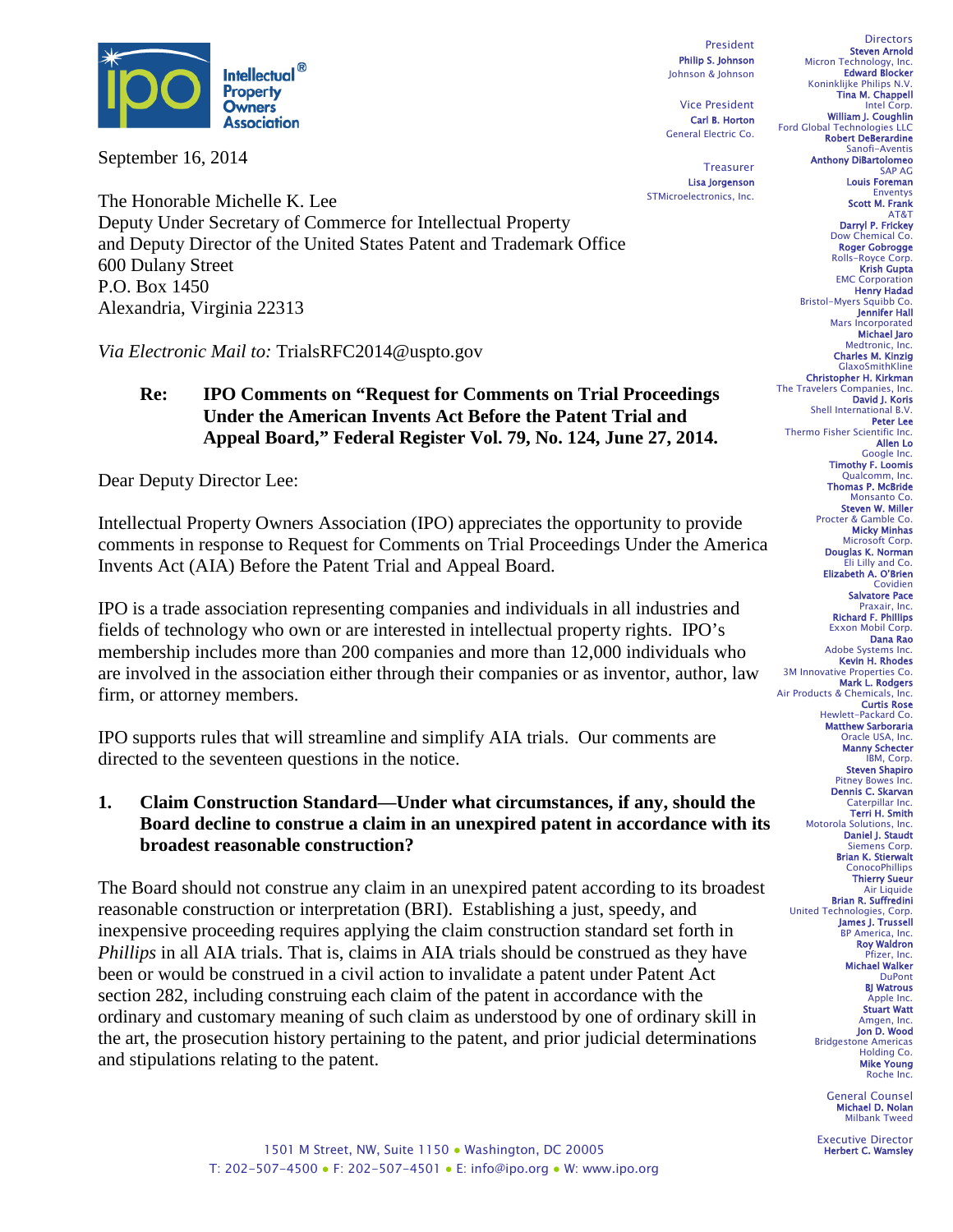# INTELLECTUAL PROPERTY OWNERS ASSOCIATION

The PTAB may have exceeded its rulemaking authority in applying BRI to claim construction in AIA trials.<sup>[1](#page-1-0)</sup> The rules do not consider the impact of the proposed claim construction standard on the overall balance of rights between patentees and accused infringers, as required by the "integrity of the patent system" prong of Patent Act sections 316(b) and 326(b). Nor do they consider the standard of justice in adjudicating existing patent rights that will best promote the overall progress of science and the useful arts. The rules assume that AIA trials are simply an updated version of *inter partes* reexamination. This is incorrect. Reexamination is "conducted according to the procedures established for initial examination under the provisions of Sections 13[2](#page-1-1) and 133."<sup>2</sup> Thus, "the focus of" reexamination proceedings "return[ed] essentially to that present in an initial examination."<sup>[3](#page-1-2)</sup>

In contrast, AIA trials are not patent examination. As stated in the House Judiciary Committee report on the AIA, "[t]he Act converts inter partes reexamination from an examinational to an adjudicative proceeding, and renames the proceeding 'inter partes review."<sup>[4](#page-1-3)</sup> Accordingly, the PTAB should apply the *Phillips* construction during AIA trials because they are adjudicative proceedings like litigation, and should therefore have the same standards.

Moreover, patent owners should not face the untenable situation where validity is judged using one (broader) claim construction while infringement of the same claim would be judged using another (narrower) construction. Nearly 90% of PTAB proceedings have parallel district court proceedings, and presumably even more of the IPRs involve petitioners "charged with infringement," as all CBMs are, and therefore nearly all post-grant petitions involve or will involve parallel litigation. The Federal Circuit has held that courts should decide validity and infringement based on the same claim construction.<sup>[5](#page-1-4)</sup>

Nor should petitioners have an unfair advantage when adjudicating validity/patentability. The new post-grant proceedings are designed to be a fair, less expensive alternative to costly litigation; they are not designed to make it easier for accused infringers to cancel patents. Indeed, Congress expressed concern for potential patent owner harassment.<sup>[6](#page-1-5)</sup> Such harassment includes giving accused infringers an unjust advantage in post-grant proceedings by using BRI instead of the *Phillips* construction, which would otherwise be the standard for determining validity in an infringement action.

The PTAB has justified using BRI for claim construction based on the patent owner's ability to amend the claims during AIA trials. The patent owner's ability to amend, however, is very limited and, in practice, nearly illusory. AIA trials do not afford the expansive right to amend that exists in reexamination. In AIA trials, the patent owner is presumptively limited to only

<span id="page-1-0"></span> <sup>1</sup> *See Tafas v. Doll*, 559 F.3d 1345, 1352 (Fed. Cir. 2009).

<sup>&</sup>lt;sup>2</sup> Patent Act section 305 (*ex parte* reexamination) and section 314 (*inter partes* reexamination).

<span id="page-1-4"></span>

<span id="page-1-3"></span><span id="page-1-2"></span><span id="page-1-1"></span><sup>&</sup>lt;sup>3</sup> *In re Etter*, 225 U.S.P.Q. 1, 4, 756 F.2d 852 (Fed. Cir. 1985).<br>
<sup>4</sup> H.R. Rep. No. 112-98, pt. 1, pp. 46-47 (June 1, 2011).<br>
<sup>5</sup> *See* SmithKline Diagnostics, Inc., v. Helena Laboratories Corp., 859 F.2d 878, 882 (Fe

<span id="page-1-5"></span>S5428 (Remarks by S. Pryor, "It would not only be unfair to the patent holder but would be a waste of both USPTO's time and resources to subject such presumptively valid patent claims to yet another administrative review.")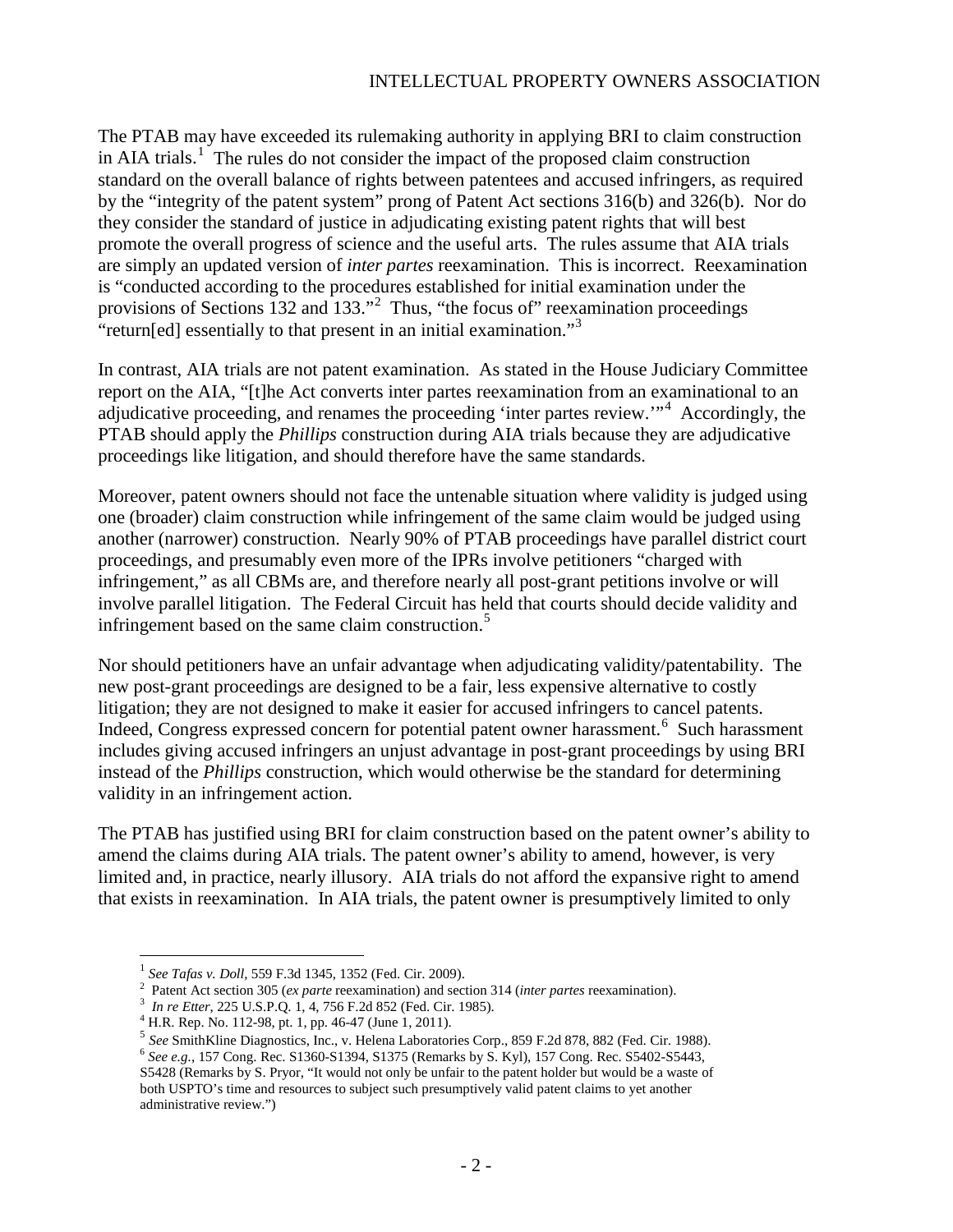"one motion to amend the patent."<sup>[7](#page-2-0)</sup> And even this one amendment requires approval by the PTAB. The very low success rate of motions to amend demonstrates the futility of filing such motions. To our knowledge, the PTAB has not granted a single opposed motion to amend.<sup>[8](#page-2-1)</sup> This further diminishes the PTAB's justification for using BRI.<sup>[9](#page-2-2)</sup>

It is not just the low success rate of motions to amend that makes BRI inappropriate, however, but the nature of the proceedings. AIA trials are adjudications, not examinations. A patent owner's ability to amend in AIA trials will always fall short of the ability to amend in reexamination and *ex parte* prosecution. The AIA and the PTAB generally limit patent owners to one motion to amend and a reasonable number of substitute claims.<sup>10</sup> The amendments are necessarily narrowing, In contrast *ex parte* prosecution and reexamination have much more liberal amendment policies that often result in several rounds of amendments with 10's or 100's of new claims.

## **2. Motion to Amend—What modifications, if any, should be made to the Board's practice regarding motions to amend?**

During AIA trials, a patent owner has the statutory right to file one motion to amend the patent by cancelling any challenged patent claim, and for each challenged claim, proposing a reasonable number of substitute claims.<sup>11</sup> But in practice, a patent owner's ability to amend claims in AIA trials is severely restricted by the Office's post-grant rules and procedures. The PTAB has allowed claims to be amended just once in a case in which the United States was the patent owner and the motion was effectively agreed to by both parties in settlement.<sup>[12](#page-2-5)</sup>

## **a. The burden of proof concerning patentability over the prior art must remain with the petitioner, including in the context of motions to amend.**

Under the PTAB's current interpretation of the rules, the patent owner bears the burden to show a patentable distinction of each proposed substitute claim over the prior art. This is improper because the relevant statutory provisions clearly specify that the "the petitioner *shall have* the burden of proving a proposition of unpatentability by a preponderance of the evidence."<sup>13</sup> There is nothing in these provisions to justify limiting the application of the AIA's statutorily imposed evidentiary standard to challenged claims. Indeed, the statutorily imposed evidentiary standard is set forth in the same statutory sections that authorize a patent owner to propose a reasonable number of substitute claims for each challenged claim.

 $<sup>7</sup>$  Patent Act section 316(d)(1).</sup>

<span id="page-2-1"></span><span id="page-2-0"></span><sup>&</sup>lt;sup>8</sup> Besides granting motions to cancel claims, the Board granted one <u>unopposed</u> motion to amend in *International Flavors & Fragrances Inc. v. United States*, Case 2013-00124 (Paper No. 12). <sup>9</sup> In the context of motions to amend, for example, the Board has repeatedly emphasized the patent

<span id="page-2-2"></span>owner bears the burden of showing patentability because AIA trials are adjudicatory in nature or more akin to "litigation" – not examination. Thus, applying the BRI standard in AIA trials is not appropriate.

<span id="page-2-4"></span><span id="page-2-3"></span><sup>&</sup>lt;sup>10</sup> Patent Act sections 316(d) and 326(d).<br><sup>11</sup> See Patent Act sections 316(d)(1) and 326(d)(1).<br><sup>12</sup> International Flavors & Fragrances Inc. v. United States, IPR2013-00124, Paper No. 12 at 7 (May 20, 2014).

<span id="page-2-6"></span><span id="page-2-5"></span><sup>&</sup>lt;sup>13</sup> Patent Act sections 316(e) and 326(e) (emphasis added); *see also*, Patent Act section 102 ("A person shall be entitled to a patent unless").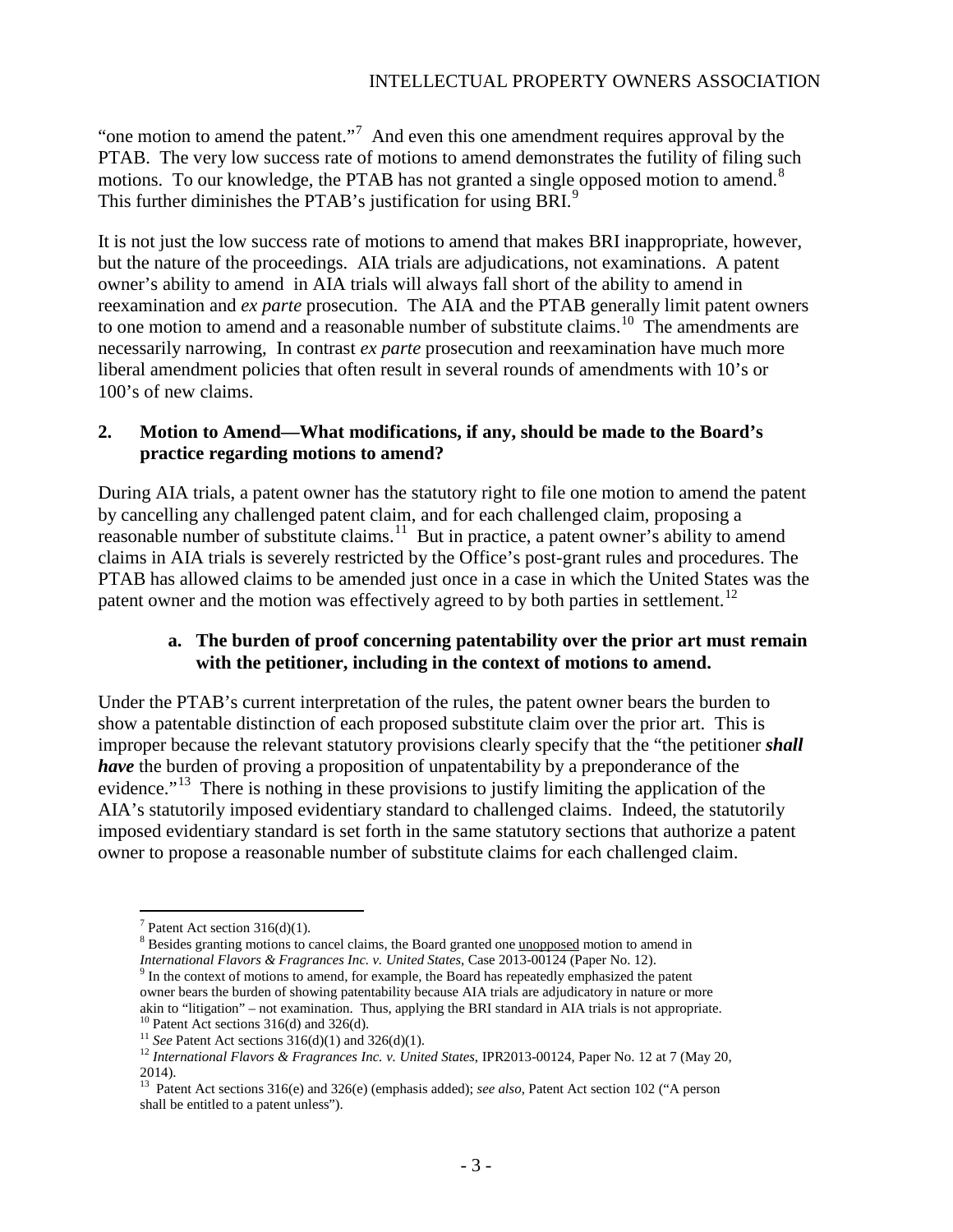The PTAB bases its position that the patent owner bears the burden of proof of patentability with respect to substitute claims entirely on the fact that the patent owner is the moving party and, thus, bears the burden to show entitlement to the relief requested.<sup>[14](#page-3-0)</sup> This is inconsistent with the evidentiary standard statutorily imposed on petitioners by Patent Act sections 316(e) and 326(e).

Further, although proposed substitute claims are by their nature different from the claims that originally issued, a patent owner can only narrow the scope of issued claims through amendment.<sup>15</sup> Because each proposed substitute claim is necessarily narrower than a challenged claim to which it corresponds, a prima facie showing of the substitute claim's validity is the very most a patent owner should be required to provide.

Requiring the patent owner to carry the burden of proof regarding the patentability of substitute claims is also impractical given that a motion to amend is limited to 15 pages (double-spaced, 14-point font). In addition to the numerous other procedural requirements governing motions to amend, the motion must show patentability over the prior art at issue in the IPR, prior art not of record but known to the patent owner, and the prior art generally.<sup>[16](#page-3-2)</sup> And, although the patent owner "is not assumed to be aware of every item of prior art presumed to be known to a hypothetical person of ordinary skill in the art," the patent owner is expected to "set forth what it does know about the level of ordinary skill in the art, and what was previously known, regarding each feature it relies and focuses on for establishing patentability of its proposed substitute claims."<sup>[17](#page-3-3)</sup> As reflected by the decisions to date, the substantive requirements imposed by the PTAB are simply impracticable given the PTO's page limit and formatting rules.

#### **b. Patent owners should not be limited to substituting one claim for each challenged claim.**

As expressly allowed by statute, patent owners should be free to propose a "reasonable number" of substitute claims for each challenged claim. The Office may have exceeded its rulemaking authority in that patent owners are presumptively permitted to propose only one substitute claim for each challenged claim that is cancelled.<sup>[18](#page-3-4)</sup> Yet the AIA expressly authorizes patent owners to "file 1 motion to amend the patent in *1 or more of the following ways*: (A) Cancel any challenged patent claim. (B) *For each challenged claim, propose a reasonable number of substitute claims*."<sup>[19](#page-3-5)</sup> To give life and meaning to the phrase "1 or more of the following ways," patent owners must be provided the right to cancel challenged claims, propose a reasonable number of substitute claims for each challenged claim, or both cancel a challenged claim and propose a reasonable number of substitute claims for that challenged claim. The interpretation of the AIA implicit in the Office's rules, however, improperly reads

<span id="page-3-1"></span><span id="page-3-0"></span><sup>14</sup> *Idle Free*, IPR2012-00027, Paper No. 66 at 33 (PTAB January 7, 2014). <sup>15</sup> *See* 37 C.F.R. § 42.121(a)(2)(ii); *see also Idle Free*, No. IPR2012-00027, Paper No. 26 at 5 (PTAB June 11, 2013) ("A proper substitute claim under 37 C.F.R. § 42.121(a)(2)(i) must only narrow the scope of the challenged claim it replaces.").

<span id="page-3-3"></span><span id="page-3-2"></span><sup>16</sup> *Idle Free*, IPR2012-00027, Paper No. 26 at 7 (PTAB June 11, 2013).<br><sup>17</sup> *Idle Free*, IPR2012-00027, Paper No. 66 at 33 (PTAB January 7, 2014). <sup>18</sup> 37 C.F.R. §§ 42.121(a)(3), 42.221(a)(3).

<span id="page-3-4"></span>

<span id="page-3-5"></span><sup>19</sup> Patent Act sections 316(d)(1) and 326(d)(1) (*emphasis added*).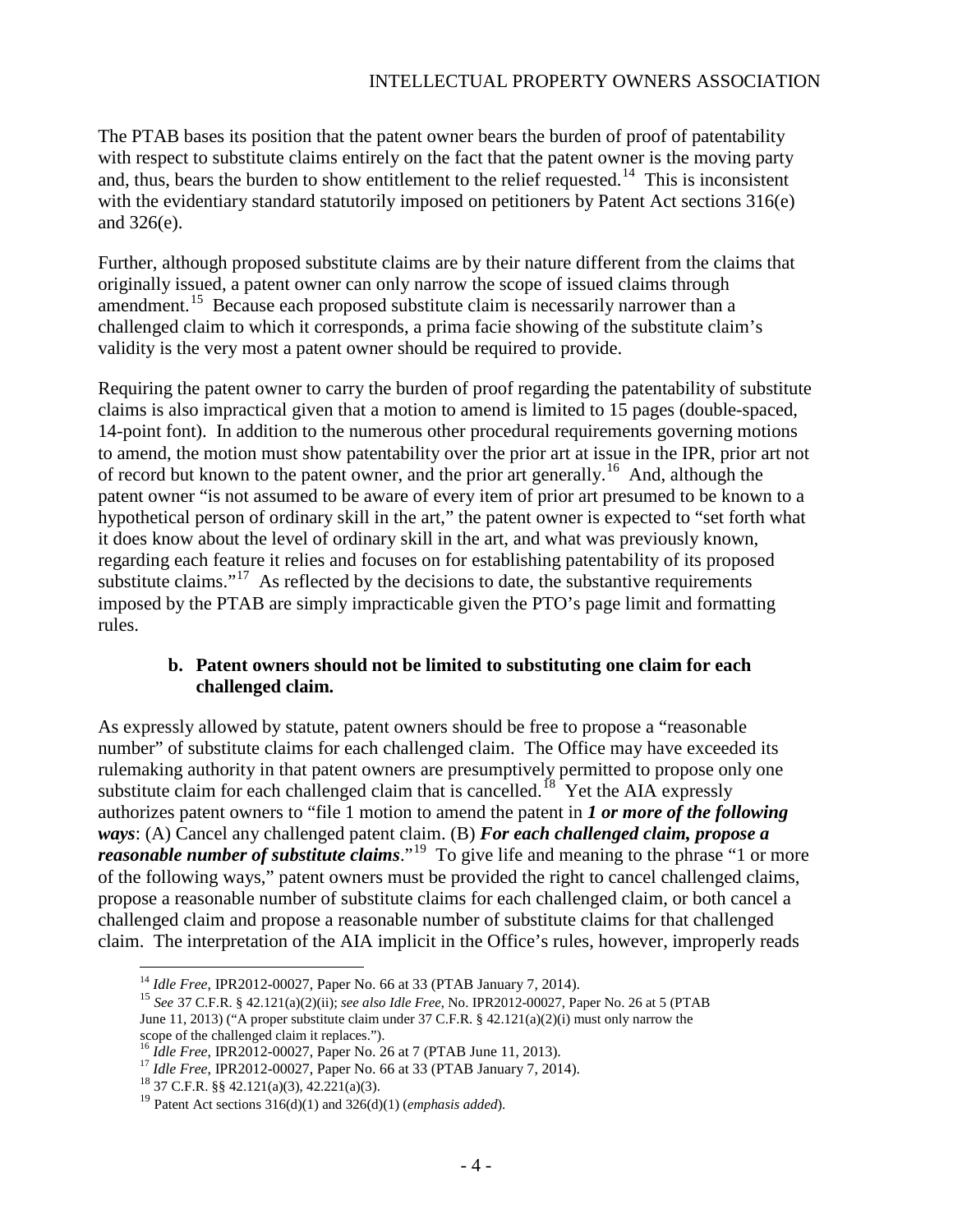out of the statute the phrase "1 or more of the following ways" by forcing patent owners to always cancel a challenged claim when a substitute claim is proposed.

By presumptively limiting patent owners to one substitute claim for each challenged claim, the rule also ignores that Congress expressly granted patent owners the right "to propose a reasonable number of *substitute claims*" for each challenged claim.[20](#page-4-0) The express language of the AIA clearly grants patent owners the right to substitute *multiple* claims (so long as the number is reasonable) for a single challenged claim. The Office created a presumption that effectively reads out the word "claims" from the statute: "only one substitute claim would be needed to replace each challenged claim."<sup>21</sup> The rule creating the one-for-one presumption should be revised to permit a meaningful number of substitute *claims* to be proposed for each challenged claim.

# **c. The patent owner estoppel provision of 37 C.F.R. § 42.73(d)(3) should be rescinded.**

The patent owner estoppel provision of 37 C.F.R. § 42.73(d)(3) precludes a patent owner from obtaining from the Office in another proceeding a patent claim that could have been filed in response to any properly raised ground of unpatentability for a finally refused or cancelled claim. This precludes a patent owner who loses a claim in an AIA trial from pursuing a claim in a continuation application or any other application that could have been filed in response to a properly raised objection. This rule, nowhere authorized in the AIA, is unfair to patent owners because it imposes an unwarranted burden that threatens entire portfolios. The unfairness of the rule is compounded by the illusory nature of the right to amend in AIA trials. It also appears to exceed the Office's rulemaking authority. The rule should be rescinded.<sup>[22](#page-4-2)</sup>

## **d. The page limits for motions to amend are impracticable and should be increased.**

The low page limit imposed upon motions to amend significantly restricts patent owners' ability to comprehensively discuss proposed amendments, applicable specification support, claim construction positions, and the relationship between the amended claims and the art involved in the proceeding. Moreover, the Office's current requirement that patent owners further distinguish their proposed amended claims from other known art is nearly impossible within the constraints imposed by the current rules. Accordingly, the page limits should be increased to a more reasonable number (e.g., 40 pages), not including the proposed amended claim language (which could be submitted in an appendix).

<span id="page-4-2"></span><span id="page-4-1"></span><span id="page-4-0"></span><sup>&</sup>lt;sup>20</sup> Patent Act sections 316(d)(1) and 326(d)(1).<br><sup>21</sup> 37 CFR 42.221(a)(3).<br><sup>22</sup> If this Rule is not rescinded, the Office should, at a minimum, provide guidance on how to apply the estoppel under 37 C.F.R. § 42.73(d)(3). For instance, the Office should require a limitation-bylimitation demonstration that the claims are anticipated or obvious over the parent claims alone or in combination with other references.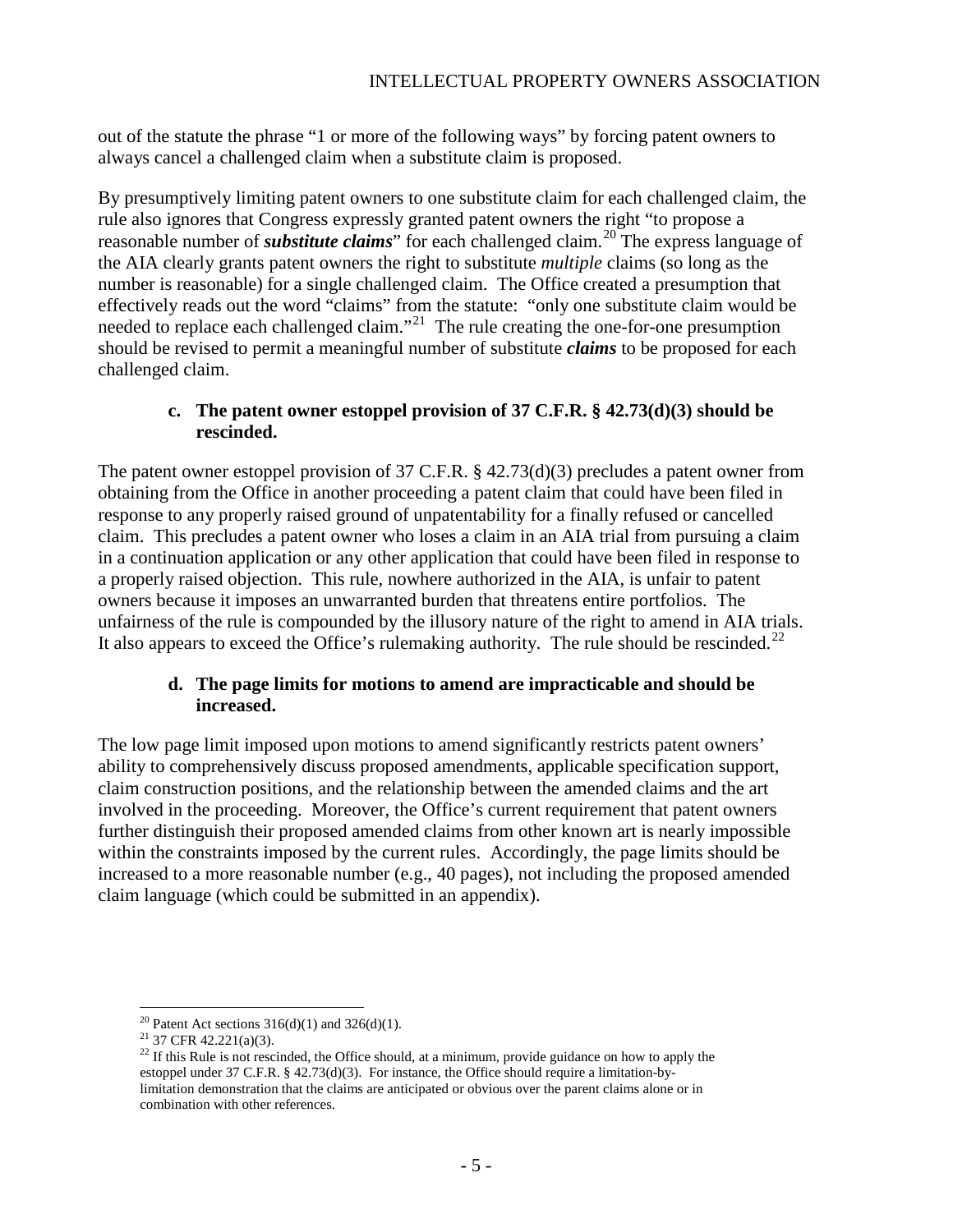#### **e. The PTAB should streamline the process to make it easier for patent owners to successfully move to amend.**

The PTAB should make the process easier for patent owners to successfully move to amend. The Office should consider granting a motion to amend as long as the patent owner makes a facially good-faith effort to demonstrate patentability, under a duty to disclose (such as 37 C.F.R. section 1.555), and the claims are patentable over all prior art considered in the proceeding. The PTAB should not make simple statements that the patent owner has not demonstrated patentability over the prior art generally or deny motions to amend for simply failing to construe relatively minor limitations. $^{23}$  $^{23}$  $^{23}$ 

## **3. Patent Owner Preliminary Response—Should new testimonial evidence be permitted in a Patent Owner Preliminary Response?**

Yes, the patent owner should be allowed to file a preliminary response that includes all evidence the patent owner chooses to rely on to rebut the petition, including testimonial evidence (by affidavit or declaration). The Office should encourage a full disclosure of rebuttal evidence by the patent owner in the preliminary response, so that the PTAB may decide whether to institute an AIA trial on the basis of the best available information.

In the preliminary response, the patent owner should be allowed to present testimonial evidence in the form of affidavits or declarations from fact and/or expert witnesses. Evidence presented by the patent owner, including testimonial evidence, should be weighed in the same manner as like evidence presented by the petitioner.

At the very minimum, the patent owner should be permitted to provide evidence for at least the limited purpose of introducing expert declarations concerning claim construction. The purpose of the proposed change is to enable the PTAB to address and provide the parties with claim construction decisions concurrent with the institution of AIA trials, and to improve the efficiency of the AIA trials.

IPO understands that the Office may be concerned that testimonial evidence submitted with the patent owner's preliminary response would not be subject to cross-examination. There is no restriction, however, on the *petitioner's* ability to submit testimony in support of the petition for review. The same cross-examination criticism would appear to apply equally to the petitioner's showings. Fairness requires that the patent owner be allowed to preliminarily respond to the petition with testimonial evidence (at a minimum on the issue of claim construction), if so desired, and that that evidence and the remainder of the patent owner's showing be evaluated in the same manner as evidence proffered by the petitioner. Expert declarations could be limited, for example, to:

> (1) Identification of, and/or rationale for, the level of ordinary skill in the art;

<span id="page-5-0"></span> <sup>23</sup> *See, e.g., Google Inc. v. Jongerius Panoramic Technologies, LLC*, IPR2013-00191 (Final Written Decision, Paper 70, August 12, 2014).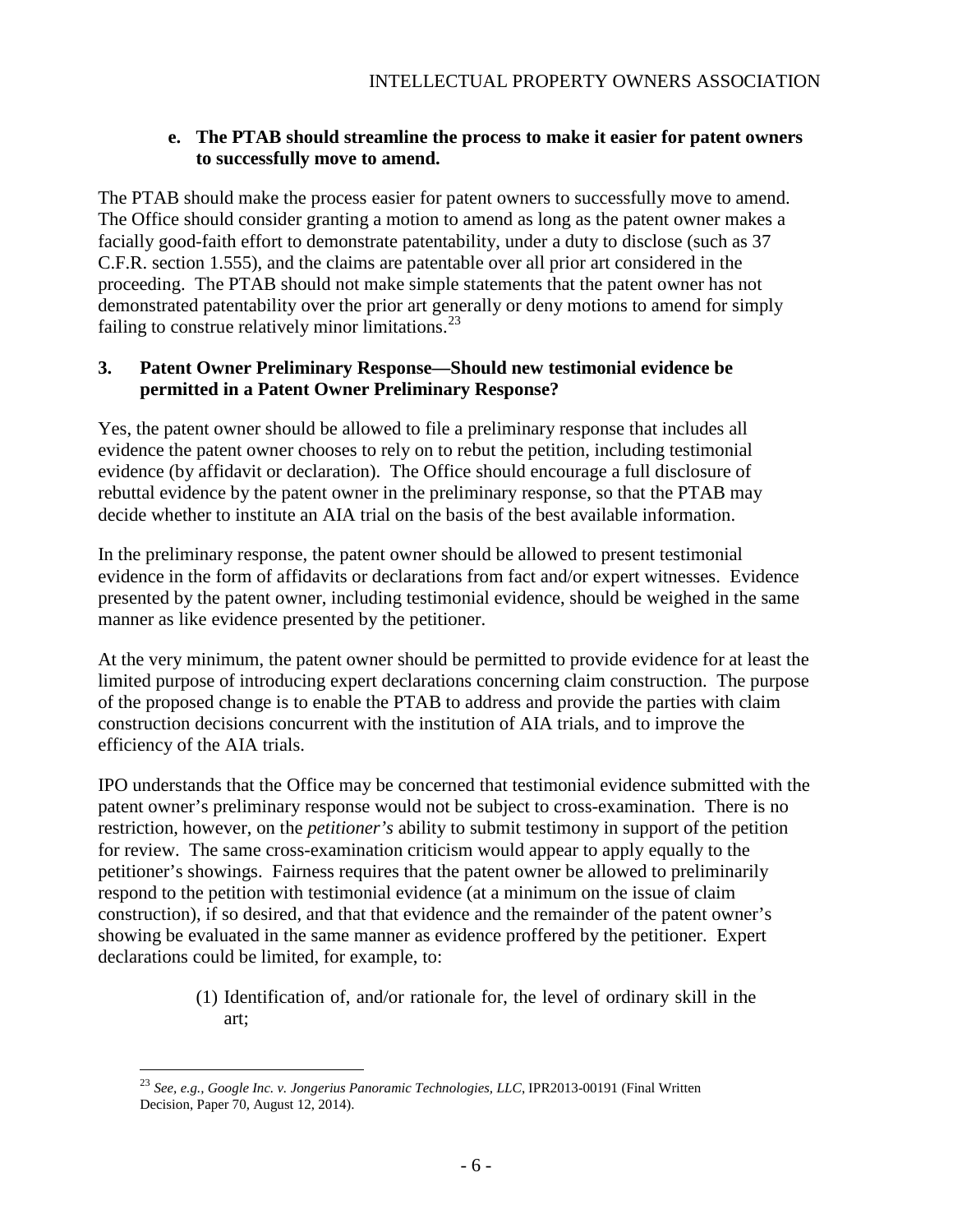- (2) Technical information that may assist the PTAB in understanding the underlying technology; and the way in which one skilled in the art might use the disputed claim term;
- (3) Providing background information relating to the technology;
- (4) Explaining how an invention works;
- (5) Assisting the PTAB in understanding the technical aspects of the invention to be consistent with the understanding of a person skilled in the art; and
- (6) Establishing that a particular term in the patent (or in the prior art) has a particular meaning to one skilled in the field of the claimed subject matter.

Prior to institution of the trial, no additional discovery of experts should be allowed.<sup>[24](#page-6-0)</sup> This will enable the PTAB to maintain its trial calendar such that it will be able to complete AIA trials in a timely manner, while providing the PTAB with the benefit of a full understanding of the parties' positions concerning claim construction issues concurrent with the decision on institution.

### **4. Obviousness—Under what circumstances should the Board permit discovery of evidence of non-obviousness held by the petitioner, for example, evidence of commercial success for a product of the petitioner?**

Because a proper obviousness analysis under *Graham v. John Deere* includes evaluation of objective indicia of non-obviousness, the PTAB should make discovery of such evidence more permissive. Instead, the PTAB has denied such additional discovery. For example, in *Schott Gemtron*<sup>[25](#page-6-1)</sup> the PTAB denied additional discovery on commercial success when the patent owner was unable to demonstrate the level of commercial success of the petitioner's sale and the required nexus between the claimed invention and that purported commercial success. Further, in *Microsoft*<sup>[26](#page-6-2)</sup> the PTAB denied additional discovery when the patent owner could not show a specific nexus because the accused Windows product had thousands of features and generally was sold on an enterprise basis.

These two cases highlight the unfairness in requiring a patent owner to prove the existence of commercial success and provide a likelihood of nexus before being able to discover the evidence necessary to make out such a case. Similar decisions can be seen across other objective indicia including unexpected results, copying, and licensing.

Presently, the PTAB uses the following factors in making discovery rulings: $^{27}$  $^{27}$  $^{27}$ 

- (1) More than a possibility and mere allegation;
- (2) Litigation positions and underlying basis;

<span id="page-6-1"></span><span id="page-6-0"></span><sup>&</sup>lt;sup>24</sup> Discovery of experts following institution will remain unchanged.<br><sup>25</sup> IPR2013-00358.<br><sup>26</sup> IPR2012-00026.<br><sup>27</sup> *Garmin v. Cuozzo*, IPR2012-00001.

<span id="page-6-3"></span><span id="page-6-2"></span>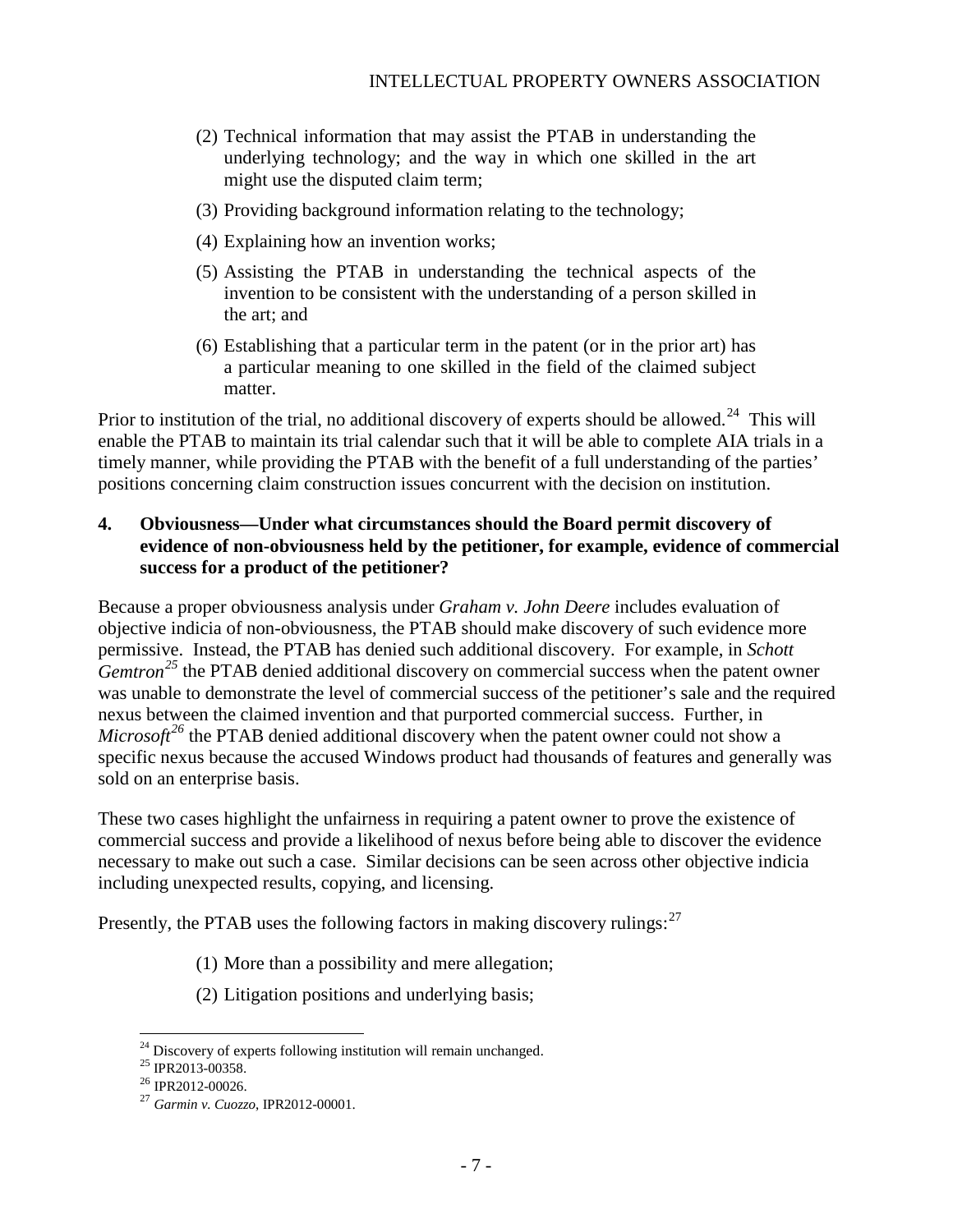- (3) Ability to generate equivalent information by other means;
- (4) Easily understandable instructions; and
- (5) Requests not overly burdensome to answer.

The PTAB generally weighs the first, third, and fifth *Garmin* factors when determining whether to grant additional discovery with regard to objective indicia. The PTAB should relax the first *Garmin* factor from "more than a possibility and mere allegation" to "a reasonable basis that the non-moving party has evidence relevant to objective indicia of non-obviousness." By relaxing this first factor, the moving party will still be required to demonstrate some reasonable basis for the request. For example, to request financial documents relating to sales data, the moving party would need to demonstrate that the claims at issue could reasonably be read to cover a particular product to ensure the requested sales data is reasonably related to claims at issue.<sup>28</sup>

The PTAB may use the fifth factor (*i.e.*, requests are not overly burdensome to answer) to ensure any requests are limited to, for example, documents already in existence, short time windows, limited number of products, *etc*. By altering the language of the first factor and enforcing the fifth factor, the moving party will be able to obtain necessary documents to determine whether objective indicia of non-obviousness are present and the non-moving party will not be forced to respond to overly burdensome requests.

## **5. Real Party in Interest—Should a patent owner be able to raise a challenge regarding a real party in interest at any time during a trial?**

Yes, at any time during a trial the patent owner must be able to raise a challenge involving the real party in interest in regards to the petitioner. The PTAB has already noted that section  $315(b)$  bar is a jurisdictional issue that can be raised at any time.<sup>[29](#page-7-1)</sup>

Given the importance of all parties knowing who the real party in interest is, it is critical to the just, speedy, and inexpensive resolution of every AIA trial to determine the real parties in interest and privies as early as possible and definitely before the PTAB decides whether or not to institute trail. The PTAB should amend the existing rules (§ 42.8 Mandatory Notice and § 42.51 Discovery) to require both the petitioner and patent owner to provide documents that: 1) go to the specific issue of who is the real party in interest, and, 2) are not overly burdensome on either party.

The real party in interest is essentially a standing issue to protect the patent owner against statutorily barred cases and to protect both parties against subsequent action by the actual party to whom estoppel should apply. The PTAB has pointed out this is a highly fact dependent question based on a number of factors the PTAB utilizes to determine actual control or the opportunity to control:

(1) Financially controlling interest in the petitioner;

<span id="page-7-0"></span> $28$  The same test would also apply to discovery related to other secondary indicia. For example, should a moving party request discovery on copying, the moving party would need to demonstrate a reasonable basis for such a request.

<span id="page-7-1"></span><sup>29</sup> *Unified Patents*, (IPR2013-00586).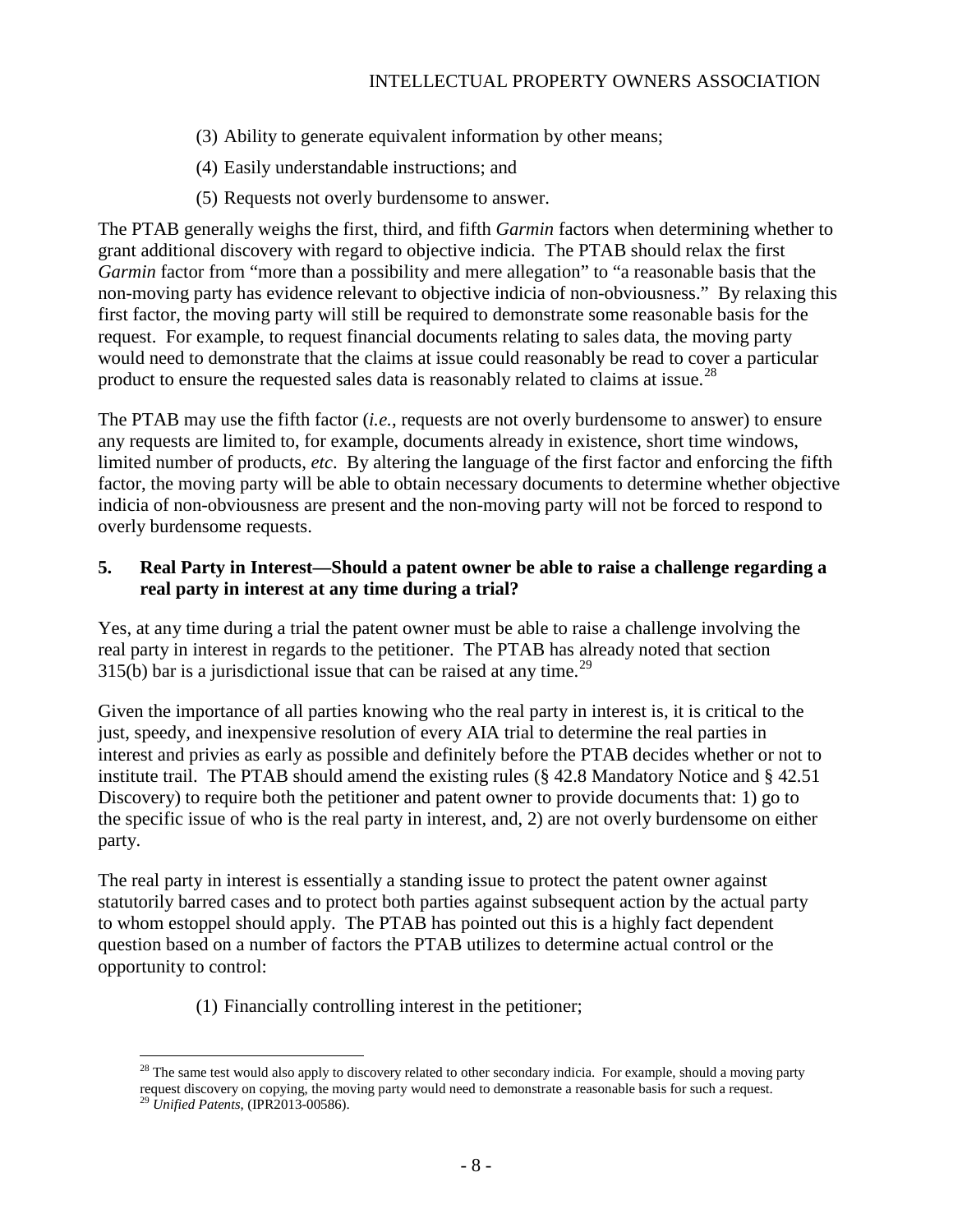- (2) Relationship of the non-party with the petitioner;
- (3) The non-party's relationship to the petition itself including the nature and/or degree of involvement in the preparation and filing of the petition;
- (4) The nature of the entity filing the petition; and
- (5) Is there a close parent wholly-owned subsidiary relationship.<sup>30</sup>

Generally, without some clear factual basis already known to the patent owner, the PTAB has been reluctant to grant requests for additional discovery on real party in interest issues given the *Garmin* factors, albeit some requests are arguably made with little factual information by the patent owner.

In *RPX[31](#page-8-1)* the PTAB granted additional discovery and ultimately found against RPX. The PTAB held that Apple was a real party in interest with respect to RPX's petitions and time barred, thus resulting in denial of the RPX petitions. However, in *Unified Patents* (IPR2013- 00586) a similar situation arose and the request for additional discovery was denied, ostensibly because the interrogatories were deficient and patent owner's counsel appears to have dropped the inquiry. These two cases highlight the difficulty and possibly panel-specific variations a patent owner is faced with when trying to ascertain the real party in interest.

The PTAB should amend rule 42.8(b)(1) to require both parties to provide with the filing of the Mandatory Notice the following:

- (A) either a copy of or, if applicable, a redacted copy, of any joint defense group agreement(s), under a protective order if necessary;
- (B) either a copy of, or, if applicable, a redacted copy, of any indemnity agreement(s), under a protective order if necessary;
- (C) identification of any counsel representing a defendant in a litigation with the patent owner and the petitioner in the AIA trial;
- (D) identification of the names of any other person or entity participating in the preparation of the petition and/or in the AIA trial, including all parent entities if either the petitioner or patent owner is a wholly owned subsidiary;
- (E) identification of the names of all parties who are contributing to the cost of filing the petition or conducting the AIA trial.

Since each party to an AIA trial is generally always the party with the knowledge necessary to determine the real party in interest and privies, this should not pose an excessive burden for either party to provide or answer.

<span id="page-8-1"></span><span id="page-8-0"></span><sup>&</sup>lt;sup>30</sup> *Zoll Lifecor*, (IPR2013-00606).<br><sup>31</sup> IPR2014-00171 and accompanying cases.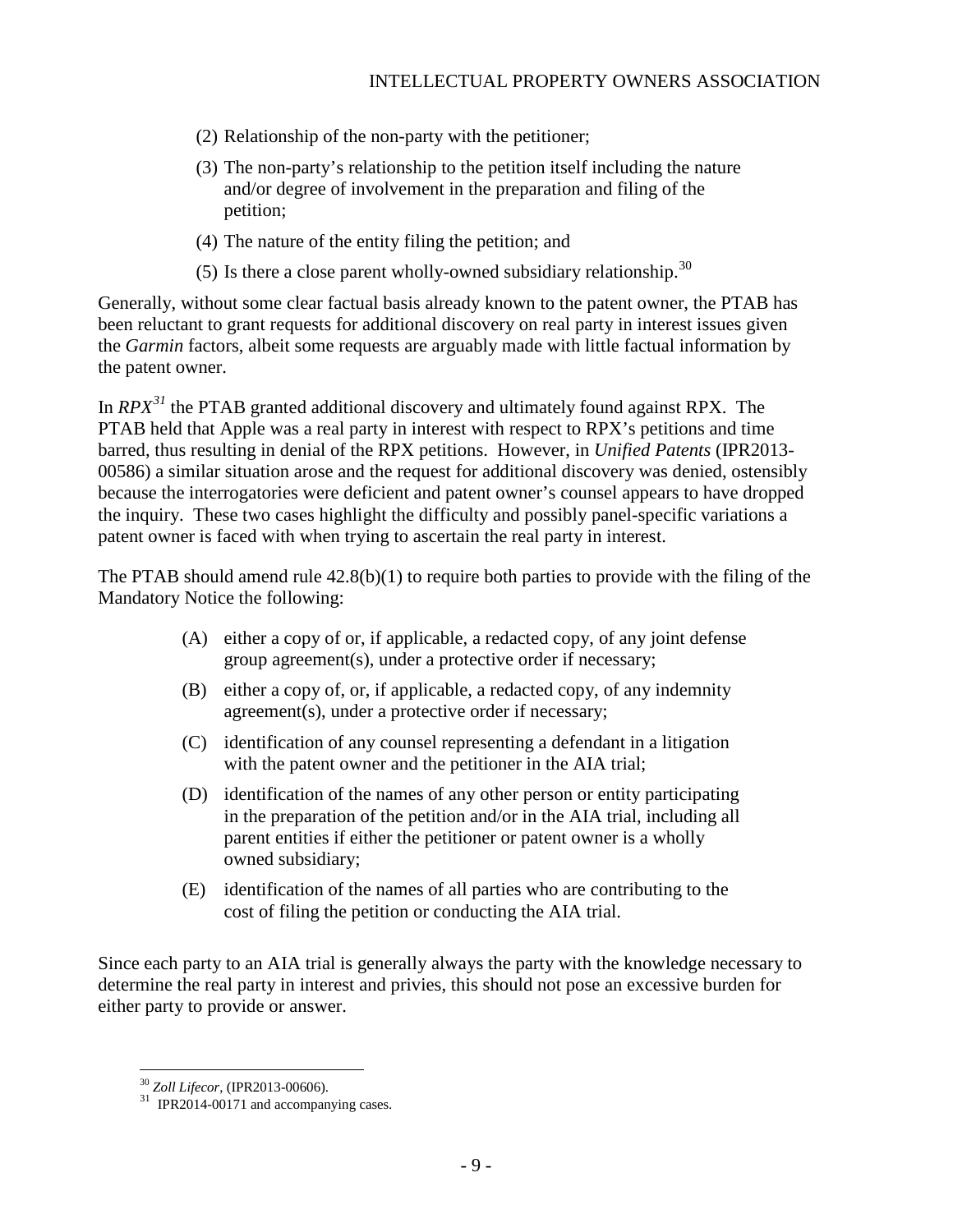In addition to amending rule  $42.8(b)(1)$ , the PTAB should amend rule  $42.8(a)(1)$  to allow the petitioner to file a separate paper labeled as "Petitioner's Mandatory Notice" to include this additional information and not penalize petitioner on the page limit for each type of AIA trial. Rule 42.51(a) should also be amended to reflect the additional documents that would be required from both parties in the Mandatory Notice.

This proposal provides sufficient information to the PTAB to quickly determine whether a controversy over the real party in interest exists for either party. If none of this information is applicable, then the likelihood that there is a real party in interest controversy is significantly reduced. This limited disclosure would provide the threshold information necessary for either party to seek additional discovery, provided it is in the interest of justice and the movant can meet the *Garmin* factors. This proposal will help resolve real party in interest and privy issues early on in the AIA trial and contribute to the just, speedy, and inexpensive resolution of every AIA trial.

Even if this proposal is not adopted, a real party in interest challenge must be allowed to be raised at any time during the trial because it is essentially a standing issue.

# **6.** Additional Discovery—Are the factors enumerated in the Board's decision in *Garmin v*. *Cuozzo***, IPR2012-00001, appropriate to consider in deciding whether to grant a request for additional discovery?**

Please see response to Question 4.

# **7-13. Multiple proceedings—How should multiple proceedings before the USPTO involving the same patent be coordinated?**

The authority to manage copending proceedings and to deny an AIA trial because of duplicative arguments in other proceedings allows the PTAB to prevent the inefficiency, waste, and inequity that naturally result when patent challengers file needlessly duplicative proceedings against the same patent. These may include proceedings that involve common questions concerning claim construction, the same or substantially similar prior art references, common statutory subject matter or indefiniteness grounds, or other cumulative or redundant issues that may arise in more than one proceeding.

Duplicative USPTO proceedings thwart the goal of reducing the expense of validity disputes by multiplying the time and expense that both the USPTO and the parties must expend to resolve validity disputes that could be resolved in a single proceeding in a single forum. The burden on patent owners facing multiple or concurrent AIA trials, reexamination proceedings, and/or reissue proceedings (as well as possibly litigation in district court) is enormous, and the Office should implement procedures that will alleviate it.

The Office should consider implementing procedures that would allow patent owners to request that co-pending AIA trials be stayed pending the resolution of already-instituted proceedings, and other proceedings handled initially by the examination corps, such as *ex parte* reexamination and reissue proceedings. Due to the PTAB's statutory deadlines, in many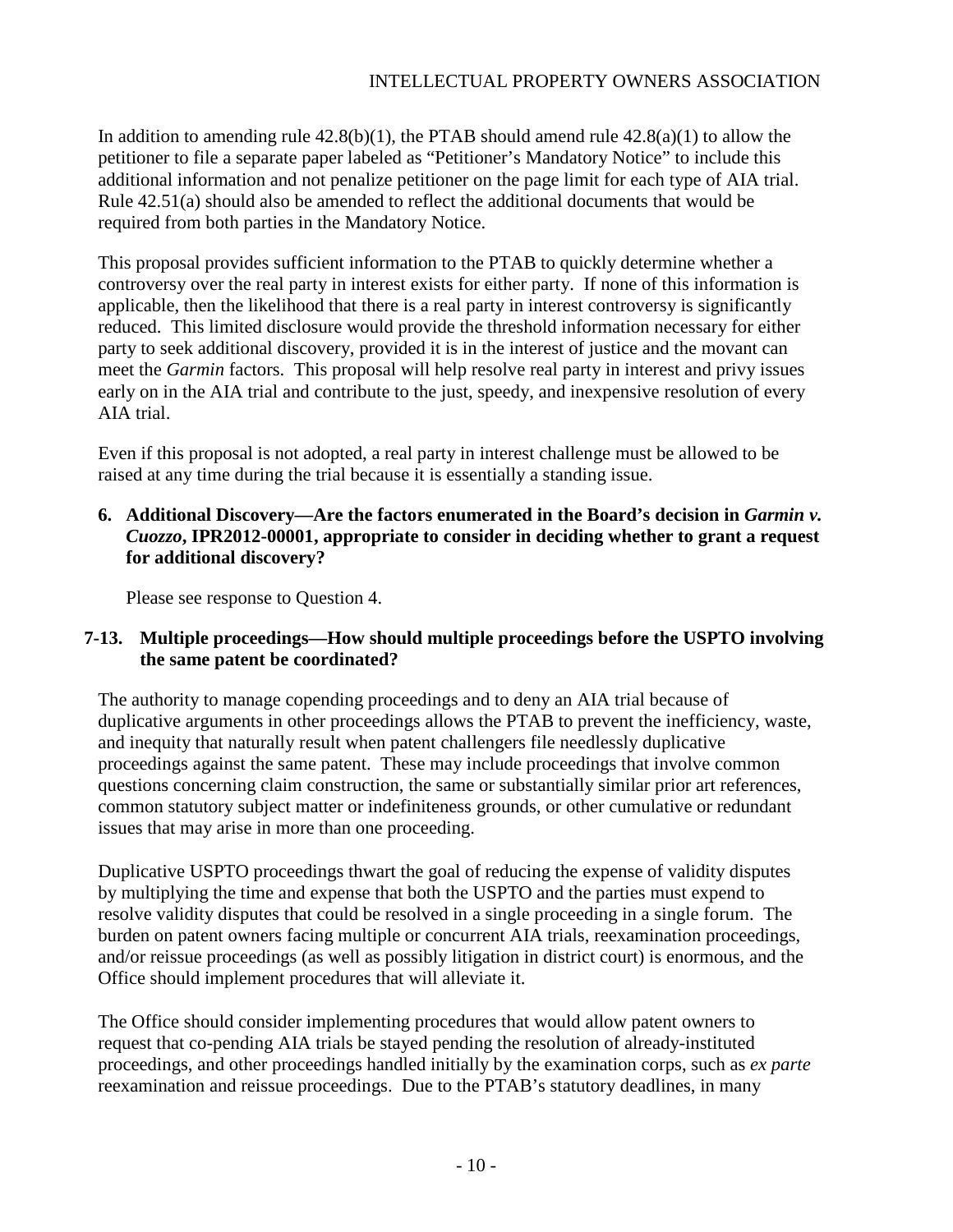instances it would be more appropriate to stay other Office proceedings so the PTAB can meet its statutory requirements.

The PTAB should also aggressively exercise its authority under Patent Act section 325(d) to deny institution of grounds in multiple AIA trials that are cumulative of or otherwise overlap with other trials (or already instituted reexamination or reissue proceedings), even when different parties file petitions. $32$ 

The PTAB should further ensure that multiple AIA trials concerning the same (or related) patents (or parties) be consolidated or handled by the same panel. The panel should consolidate these proceedings' discovery and oral hearings, wherever possible.

Finally, the Office should provide guidance on how petitioners should address provisional amendments in co-pending proceedings, and the effect of a reexamination certificate issuing during the pendency of an AIA trial.

# **14. Extension of 1 Year Period to Issue Final Determination—What circumstances should constitute a finding of good cause to extend the 1-year period for the Board to issue a final determination in an AIA trial?**

The "good cause" bar should be very high, and the extension period should only be used in the most extreme circumstances where a panel realizes that completing an AIA trial in the 1-year timeframe has become unavoidable (*e.g.*, due to the unexpected short term disability of a panel member late in the AIA trial, or the need to complete a co-pending reexamination or reissue while an AIA trial is stayed).

## **15. Oral Hearing—Under what circumstances, if any, should live testimony be permitted at the oral hearing?**

Live testimony should be permitted where a witness's credibility is a key issue in the AIA trial. Currently, the PTAB permits live testimony in AIA trials in situations where an inventor, for example, provides testimony concerning inventorship and the facts supporting an attempt to swear-behind prior art references. The PTAB may find this live testimony useful to gauge the credibility of the witness, particularly because such issues may not be extensively documented or able to be clearly verified by other means. In the interest of efficiency, testimony from other witnesses (where credibility is not a key determination) should generally be provided in the form of deposition transcript or video.

## **16. Oral Hearing—What changes, if any, should be made to the format of the oral hearing?**

<span id="page-10-0"></span>No changes should be made to the format of the oral hearing, which is generally left to the sound discretion of the panel.

 <sup>32</sup> *See Unified Patents*, IPR2014-00702, Paper 13 at 2, 7-8 (denying IPR petition in view of previous IPR petition citing the same prior art reference).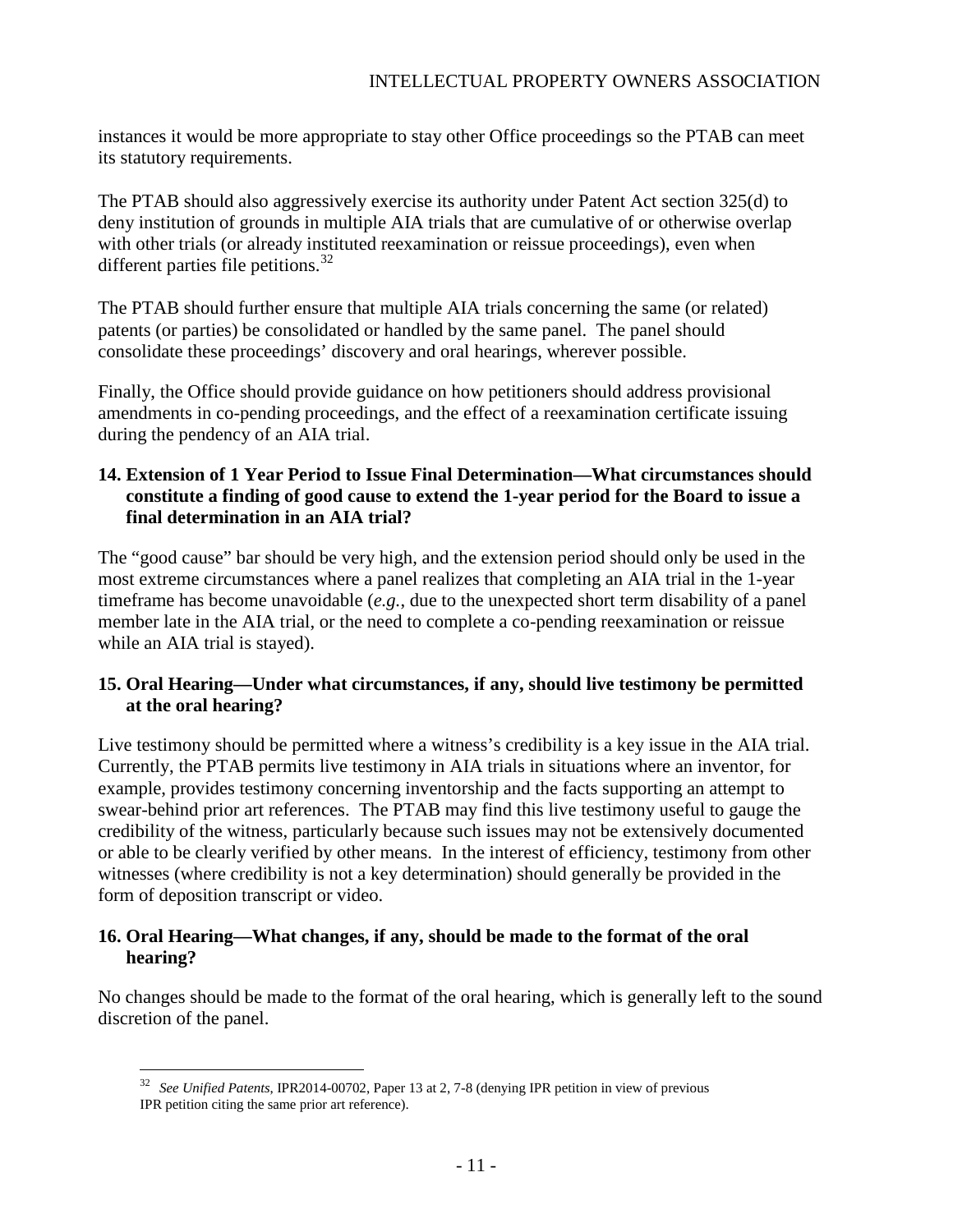# **17. General—What other changes can and should be made in AIA trials?**

# a. *Arguments in Claim Charts*

We are concerned about inconsistent application of the PTAB's guidance that claim charts cannot include "arguments."<sup>33</sup> We understand that parties frequently include "attorney" argument" in claim charts to conserve total pages. This forces the PTAB to waste valuable resources reviewing (and often rejecting) claim charts that contain unnecessary argument. There is no rule prohibiting arguments in the claim charts and it is unclear whether the PTAB can impose such a restriction on petitioners without going through proper notice and comment procedures.[34](#page-11-1)

We agree with the Office's position that "[a] rule prohibiting attorney argument or new evidence in claim charts would be difficult to enforce without inordinate expenditure of Board resources."<sup>[35](#page-11-2)</sup> Under the current practice, some petitions are deemed defective when they include analysis discussing the prior art and claims, while other petitions are not. This makes it difficult for practitioners to follow the PTAB's guidance, it leads to unnecessary conflicts over whether petitions contain arguments, and it puts an unfair burden on patent owners to address more extensive single-spaced arguments.

Some panels permit only quotations from and citations to the prior art. If adopted as a rule in all proceedings, paralegals could easily implement and practitioners could easily understand this requirement. The opportunity to present quotations and citations in single-spaced claim charts balances the petitioner's need to provide a detailed application of the art to the claims, but does not overly burden patent owners with single-spaced arguments. The Office should propose this requirement as a rule to ensure the public has a proper opportunity to comment. Any proposed rule should be clear to exclude claim charts submitted with expert declarations or other extraneous argument.

During the interim, the Board should make clear the distinction between appropriate analysis and inappropriate "argument." Changing this or any current practice drastically without appropriate notice and comment period risks harming stakeholders who rely on consistent policy.

# b. *Requiring the parties to engage in settlement discussions*

Given the limited time-frame in which post-grant proceedings must take place, the parties should be encouraged, but not required, to engage in settlement discussions.

<span id="page-11-2"></span>

<span id="page-11-1"></span><span id="page-11-0"></span><sup>&</sup>lt;sup>33</sup> [http://www.uspto.gov/ip/boards/bpai/prps.jsp,](http://www.uspto.gov/ip/boards/bpai/prps.jsp) FAQ D7.<br><sup>34</sup> *Tafas v. Doll*, 559 F.3d 1345, 1352 (Fed. Cir. 2009).<br><sup>35</sup> 77 Fed. Reg. 157, 48612, 48635 ("Rules of Practice for Trials Before the Patent Trial and Appeal Board and Judicial Review of Patent Trial and Appeal Board Decisions").